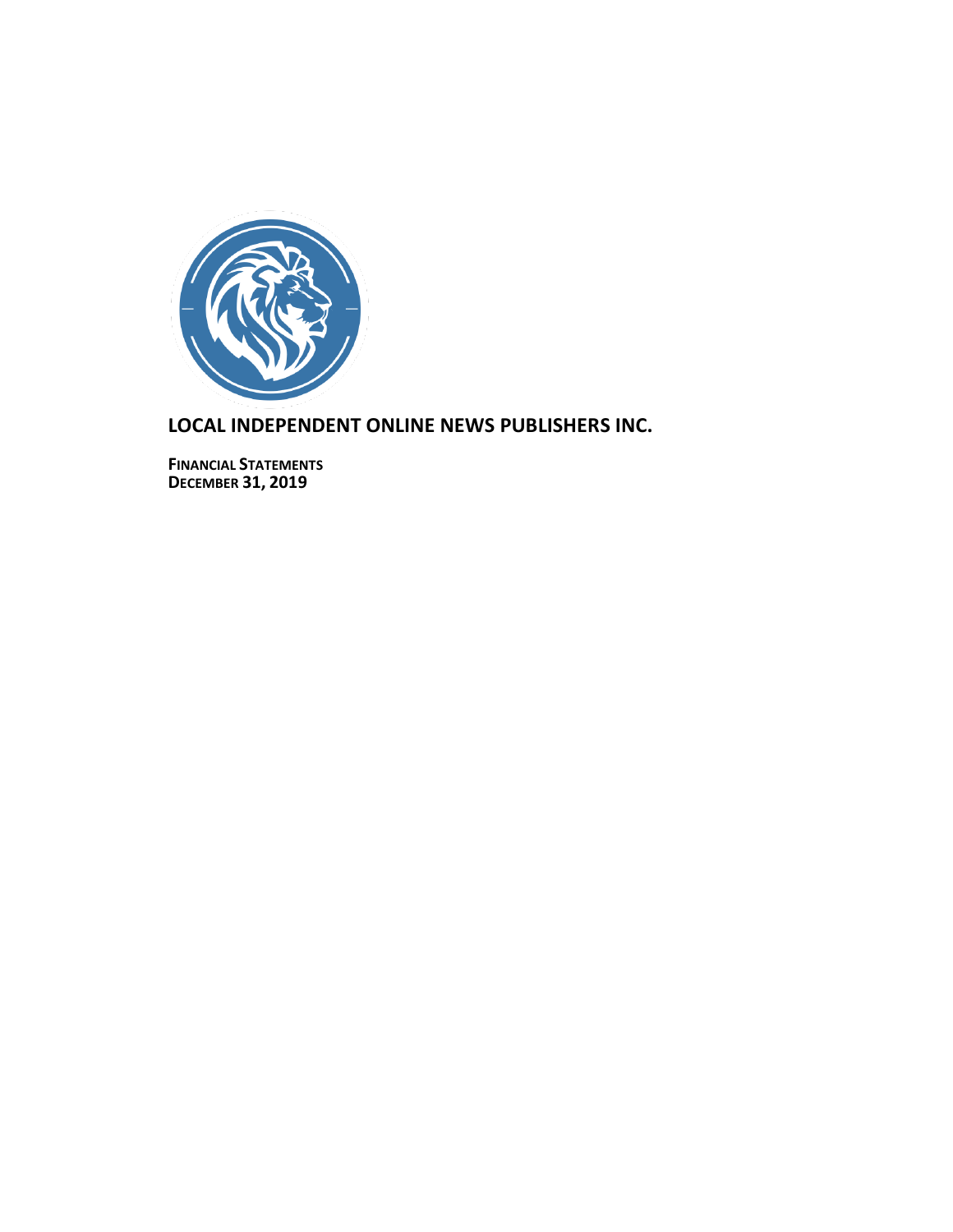# **Pages**

| <b>Financial Statements:</b> |                |
|------------------------------|----------------|
|                              | $\mathcal{P}$  |
|                              | 3              |
|                              | $\overline{4}$ |
|                              | 5              |
|                              |                |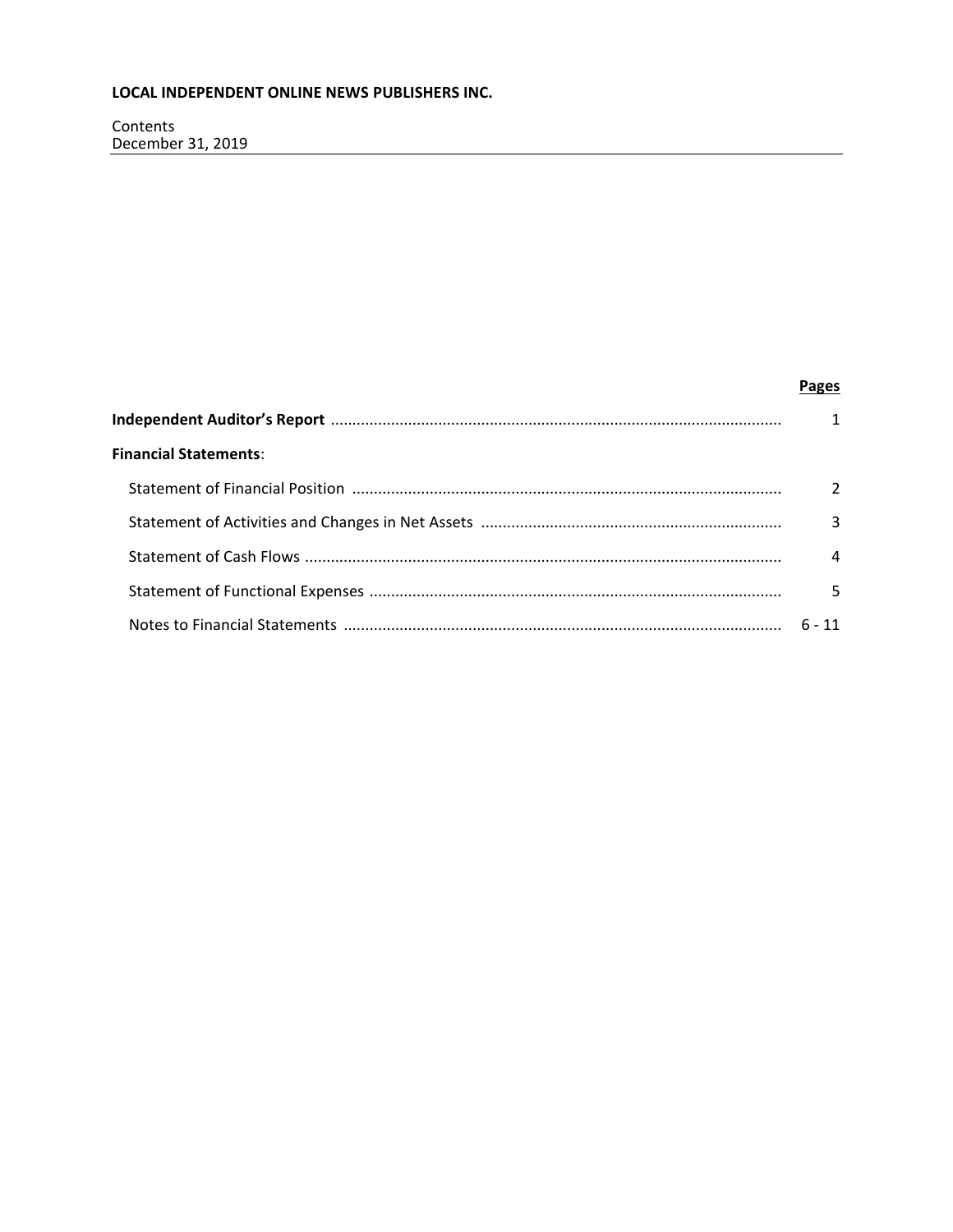

## Independent Auditor's Report

To the Board of Directors of Local Independent Online News Publishers Inc.:

#### **Report on the Financial Statements**

We have audited the accompanying financial statements of Local Independent Online News Publishers Inc. (an Arizona corporation, not for profit) which comprise the statement of financial position as of December 31, 2019, and the related statements of activities and changes in net assets, cash flows and functional expenses for the year then ended, and the related notes to the financial statements.

#### *Management's Responsibility for the Financial Statements*

Management is responsible for the preparation and fair presentation of these financial statements in accordance with accounting principles generally accepted in the United States of America; this includes the design, implementation, and maintenance of internal control relevant to the preparation and fair presentation of financial statements that are free from material misstatement, whether due to fraud or error.

#### *Auditor's Responsibility*

Our responsibility is to express an opinion on these financial statements based on our audit. We conducted our audit in accordance with auditing standards generally accepted in the United States of America. Those standards require that we plan and perform the audit to obtain reasonable assurance about whether the financial statements are free from material misstatement.

An audit involves performing procedures to obtain audit evidence about the amounts and disclosures in the financial statements. The procedures selected depend on the auditor's judgment, including the assessment of the risks of material misstatement of the financial statements, whether due to fraud or error. In making those risk assessments, the auditor considers internal control relevant to the entity's preparation and fair presentation of the financial statements in order to design audit procedures that are appropriate in the circumstances, but not for the purpose of expressing an opinion on the effectiveness of the entity's internal control. Accordingly, we express no such opinion. An audit also includes evaluating the appropriateness of accounting policies used and the reasonableness of significant accounting estimates made by management, as well as evaluating the overall presentation of the financial statements.

We believe that the audit evidence we have obtained is sufficient and appropriate to provide a basis for our audit opinion.

## *Opinion*

In our opinion, the financial statements referred to above present fairly, in all material respects, the financial position of Local Independent Online News Publishers Inc. as of December 31, 2019, and the changes in its net assets and its cash flows for the year then ended in accordance with accounting principles generally accepted in the United States of America.

Westborough, Massachusetts September 24, 2020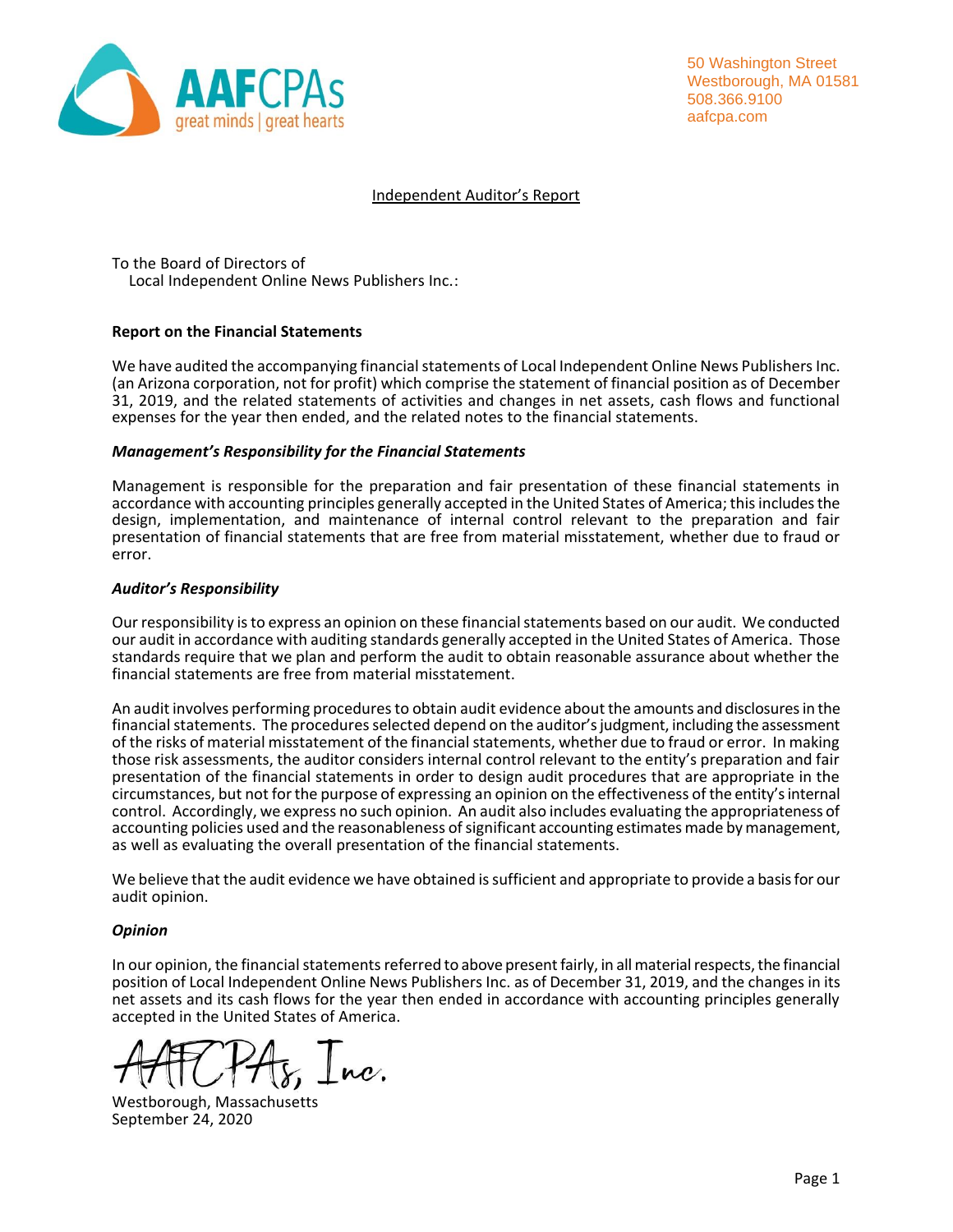Statement of Financial Position December 31, 2019

## **Assets**

| <b>Current Assets:</b>            |                |
|-----------------------------------|----------------|
| Cash                              | 257,115<br>\$. |
| Grants and accounts receivable    | 162,500        |
| Prepaid expenses                  | 8,618          |
| Total assets                      | 428,233<br>Ş.  |
| <b>Liabilities and Net Assets</b> |                |
|                                   |                |
| <b>Current Liabilities:</b>       |                |
| Accounts payable                  | \$<br>4,580    |
| Accrued expenses                  | 23,461         |
| <b>Total current liabilities</b>  | 28,041         |
| Net Assets:                       |                |
| Without donor restrictions        | 81,299         |
| With donor restrictions           | 318,893        |
|                                   |                |
| Total net assets                  | 400,192        |
| Total liabilities and net assets  | 428,233<br>Ş   |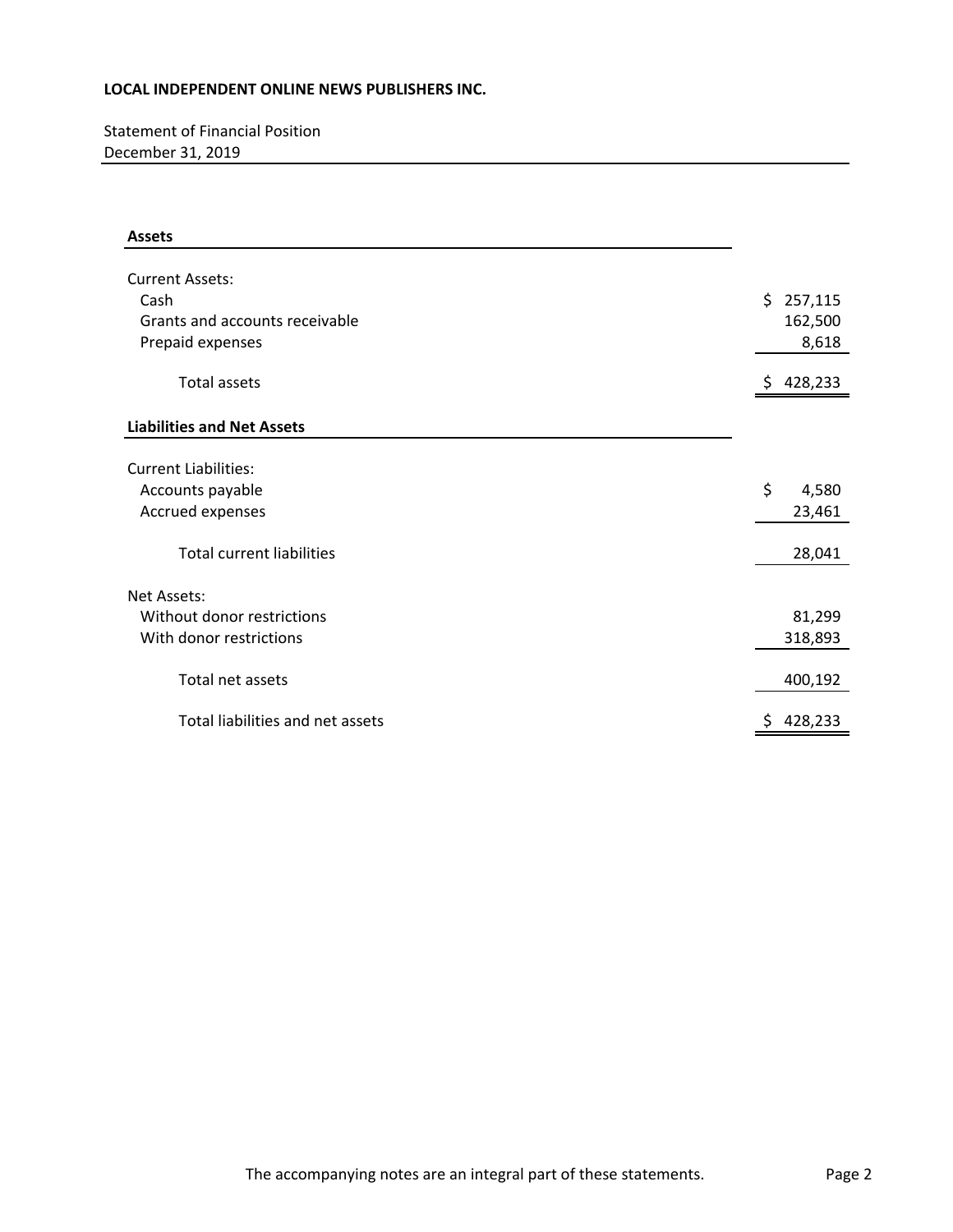Statement of Activities and Changes in Net Assets For the Year Ended December 31, 2019

|                                               | Without<br><b>Donor</b><br><b>Restrictions</b> | With<br><b>Donor</b><br><b>Restrictions</b> | <b>Total</b>   |
|-----------------------------------------------|------------------------------------------------|---------------------------------------------|----------------|
| <b>Operating Revenues and Support:</b>        |                                                |                                             |                |
| <b>Grants and contributions</b>               | \$                                             | 500,000<br>\$                               | 500,000<br>\$. |
| Conference                                    | 156,699                                        |                                             | 156,699        |
| Membership dues                               | 27,222                                         |                                             | 27,222         |
| Interest income                               | 1,303                                          |                                             | 1,303          |
| Net assets released from purpose restrictions | 181,107                                        | (181, 107)                                  |                |
|                                               |                                                |                                             |                |
| Total operating revenues and support          | 366,331                                        | 318,893                                     | 685,224        |
| <b>Operating Expenses:</b>                    |                                                |                                             |                |
| Program services                              | 272,718                                        |                                             | 272,718        |
| General and administrative                    | 168,028                                        |                                             | 168,028        |
| Fundraising                                   | 63,511                                         |                                             | 63,511         |
| Total operating expenses                      | 504,257                                        |                                             | 504,257        |
| Changes in net assets                         | (137, 926)                                     | 318,893                                     | 180,967        |
| <b>Net Assets:</b>                            |                                                |                                             |                |
| Beginning of year                             | 219,225                                        |                                             | 219,225        |
| End of year                                   | 81,299                                         | 318,893<br>\$                               | 400,192<br>\$  |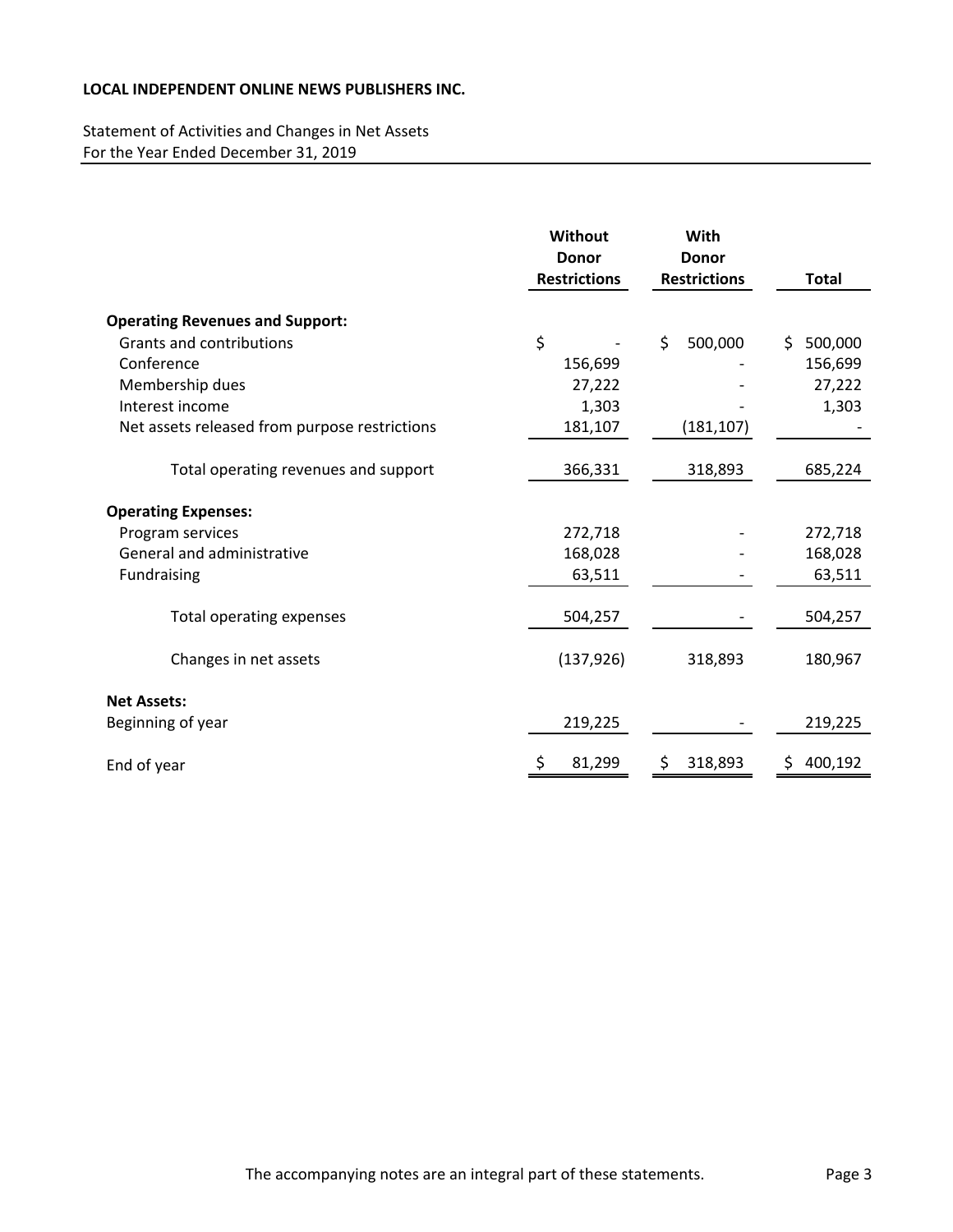| <b>Statement of Cash Flows</b>       |  |  |
|--------------------------------------|--|--|
| For the Year Ended December 31, 2019 |  |  |

| <b>Cash Flows from Operating Activities:</b><br>Changes in net assets<br>Adjustments to reconcile changes in net assets to net cash<br>provided by operating activities:<br>Changes in operating assets and liabilities: | \$<br>180,967    |
|--------------------------------------------------------------------------------------------------------------------------------------------------------------------------------------------------------------------------|------------------|
| Grants and accounts receivable                                                                                                                                                                                           | (162, 500)       |
| Prepaid expenses                                                                                                                                                                                                         | (8,618)          |
| Accounts payable                                                                                                                                                                                                         | 1,255            |
| Accrued expenses                                                                                                                                                                                                         | 23,461           |
| Net cash provided by operating activities<br><b>Net Change in Cash</b>                                                                                                                                                   | 34,565<br>34,565 |
| Cash:<br>Beginning of year                                                                                                                                                                                               | 222,550          |
| End of year                                                                                                                                                                                                              | 257,115          |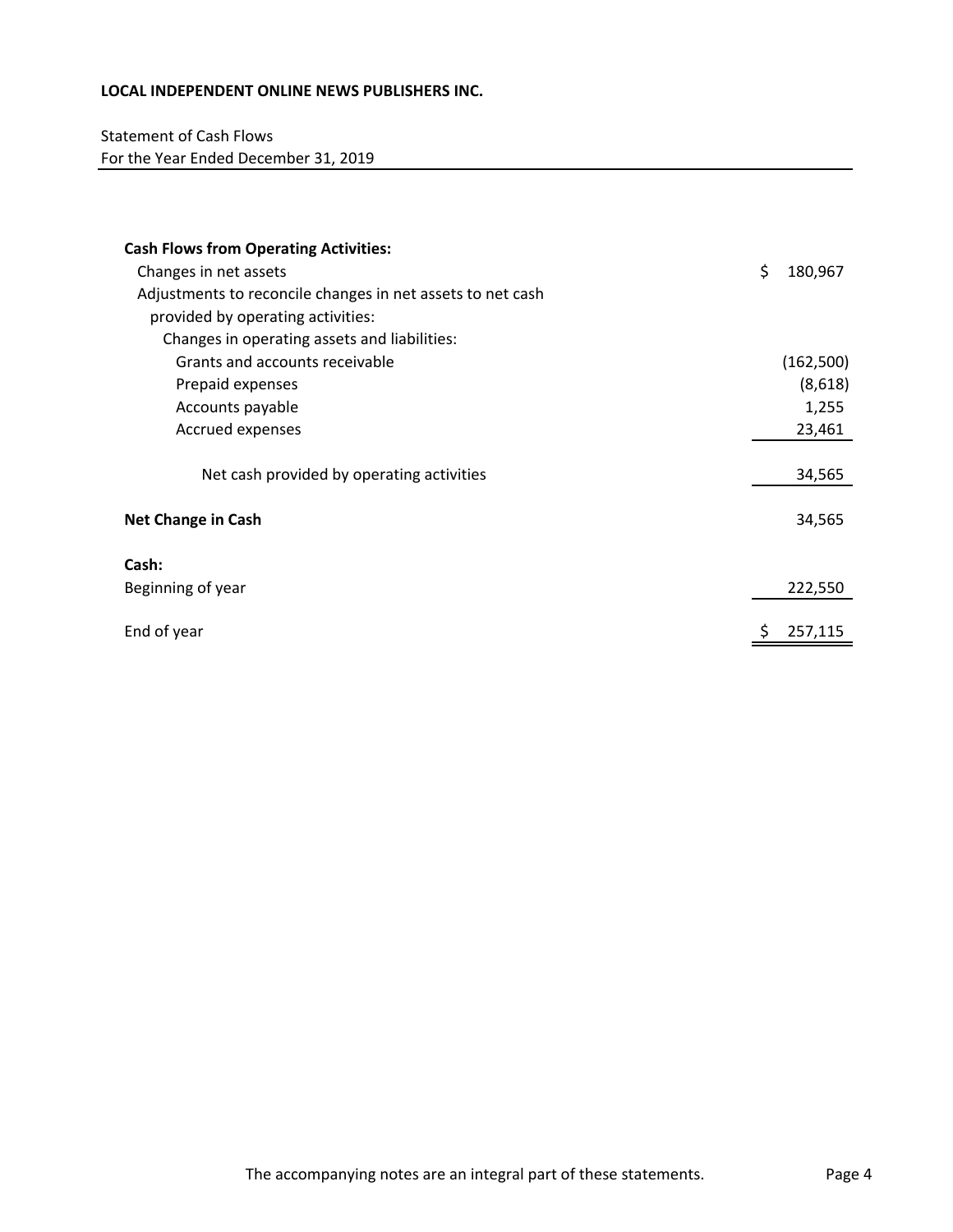# Statement of Functional Expenses For the Year Ended December 31, 2019

|                            | Program<br><b>Services</b> | General<br>and<br><b>Adminis-</b><br>trative | <b>Fundraising</b> | <b>Total</b>  |
|----------------------------|----------------------------|----------------------------------------------|--------------------|---------------|
| <b>Operating Expenses:</b> |                            |                                              |                    |               |
| Salaries and related:      |                            |                                              |                    |               |
| <b>Salaries</b>            | \$<br>30,770               | \$<br>54,981                                 | \$<br>53,685       | 139,436<br>\$ |
| Payroll taxes and benefits | 4,538                      | 10,543                                       | 7,717              | 22,798        |
| Total salaries and related | 35,308                     | 65,524                                       | 61,402             | 162,234       |
| Other:                     |                            |                                              |                    |               |
| Professional fees          | 107,955                    | 48,624                                       | 2,109              | 158,688       |
| Facility rental            | 72,499                     | 340                                          |                    | 72,839        |
| Travel                     | 23,813                     | 38,698                                       |                    | 62,511        |
| Program expense            | 15,582                     |                                              |                    | 15,582        |
| Online services            | 7,265                      | 3,468                                        |                    | 10,733        |
| Office supplies            | 6,124                      | 1,587                                        |                    | 7,711         |
| Marketing                  | 1,551                      | 3,182                                        |                    | 4,733         |
| Miscellaneous              | 357                        | 3,909                                        |                    | 4,266         |
| Grants                     | 2,000                      |                                              |                    | 2,000         |
| Insurance                  | 264                        | 1,723                                        |                    | 1,987         |
| Dues                       |                            | 973                                          |                    | 973           |
| <b>Total other</b>         | 237,410                    | 102,504                                      | 2,109              | 342,023       |
| Total operating expenses   | 272,718                    | 168,028<br>\$                                | \$<br>63,511       | 504,257<br>S  |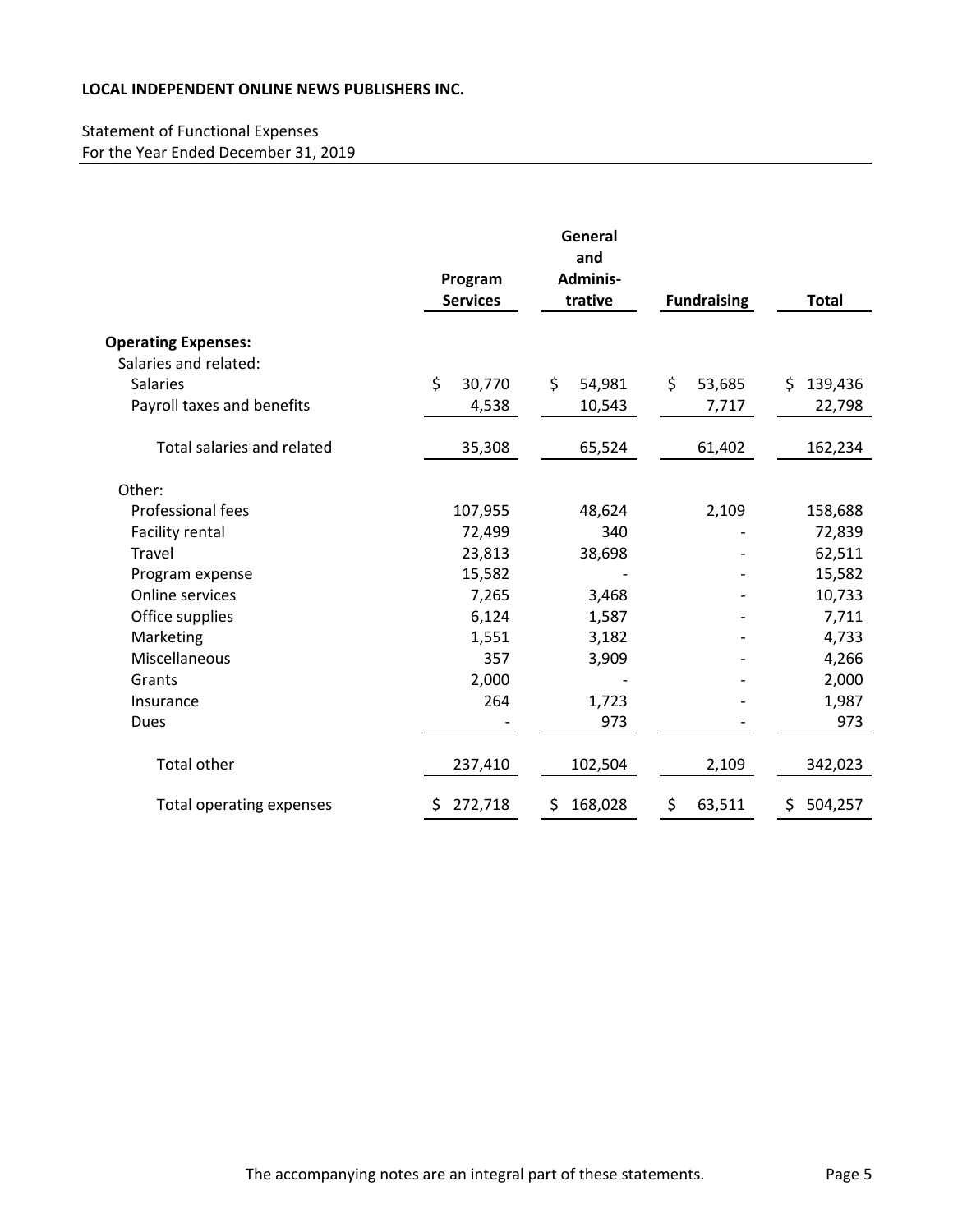Notes to Financial Statements December 31, 2019

#### **1. OPERATIONS AND NONPROFIT STATUS**

Local Independent Online News Publishers Inc. (LION) was formed in 2012 for the purpose of building the future of local news. LION's mission is to foster the viability and excellence of locally focused independent online news organizations and cultivate their connections to their communities through education and action. LION's core values are independently owned media, entrepreneurialism, anti-racism, inclusive and equitable representation, useful journalism, and peer-learning.

Effective April 1, 2019, LION applied for and received its tax status under Section 501(c)(3) of the Internal Revenue Code (IRC) and, therefore, LION is exempt from Federal income taxes as an organization (not a private foundation) formed for charitable purposes. LION is also exempt from state income taxes. Donors may deduct contributions made to LION within the requirements of the IRC. Prior to the effective date, LION received contributions and other qualified income through a fiscal sponsorship agreement.

#### **2. SIGNIFICANT ACCOUNTING POLICIES**

LION prepares its financial statements in accordance with generally accepted accounting standards and principles (U.S. GAAP) established by the Financial Accounting Standards Board (FASB). References to U.S. GAAP in these notes are to the FASB Accounting Standards Codification (ASC).

#### **Accounting Principle Adoptions**

On January 1, 2019, LION adopted FASB's Accounting Standards Update (ASU) 2014-09, *Revenue from Contracts with Customers* (*Topic 606*), with respect to its revenue recognition policies. The core principle of the new accounting guidance is that an entity should recognize revenue when it transfers promised goods or services to customers in an amount that reflects the consideration to which the entity expects to be entitled in exchange for those goods or services. As a result of the adoption of Topic 606, disclosures related to revenue recognition have been enhanced. LION adopted ASU 2014-09 using a modified prospective method as of January 1, 2019.

LION also adopted FASB's ASU 2018-08, *Not-for-Profit Entities (Topic 958): Clarifying the Scope and the Accounting Guidance for Contributions Received and Contributions Made*. This ASU clarifies and improves guidance for contributions received and contributions made and provides guidance to organizations on how to account for certain exchange transactions. In addition, it clarifies whether a contribution is conditional. As a result, it enhances comparability of financial information among not-for-profit entities. LION adopted ASU 2018-08 using a modified prospective method effective January 1, 2019. Under the modified prospective method, this ASU only applies to agreements not completed or entered into as of January 1, 2019. As a result, the financial statements for the year ended December 31, 2018, are not restated and there was no cumulative-effect adjustment to opening net assets as of January 1, 2019.

## **Estimates**

The preparation of financial statements in accordance with U.S. GAAP requires management to make estimates and assumptions that affect the reported amounts of assets and liabilities and disclosure of contingent assets and liabilities at the date of the financial statements and the reported amounts of revenues and expenses during the reporting period. Actual results could differ from those estimates.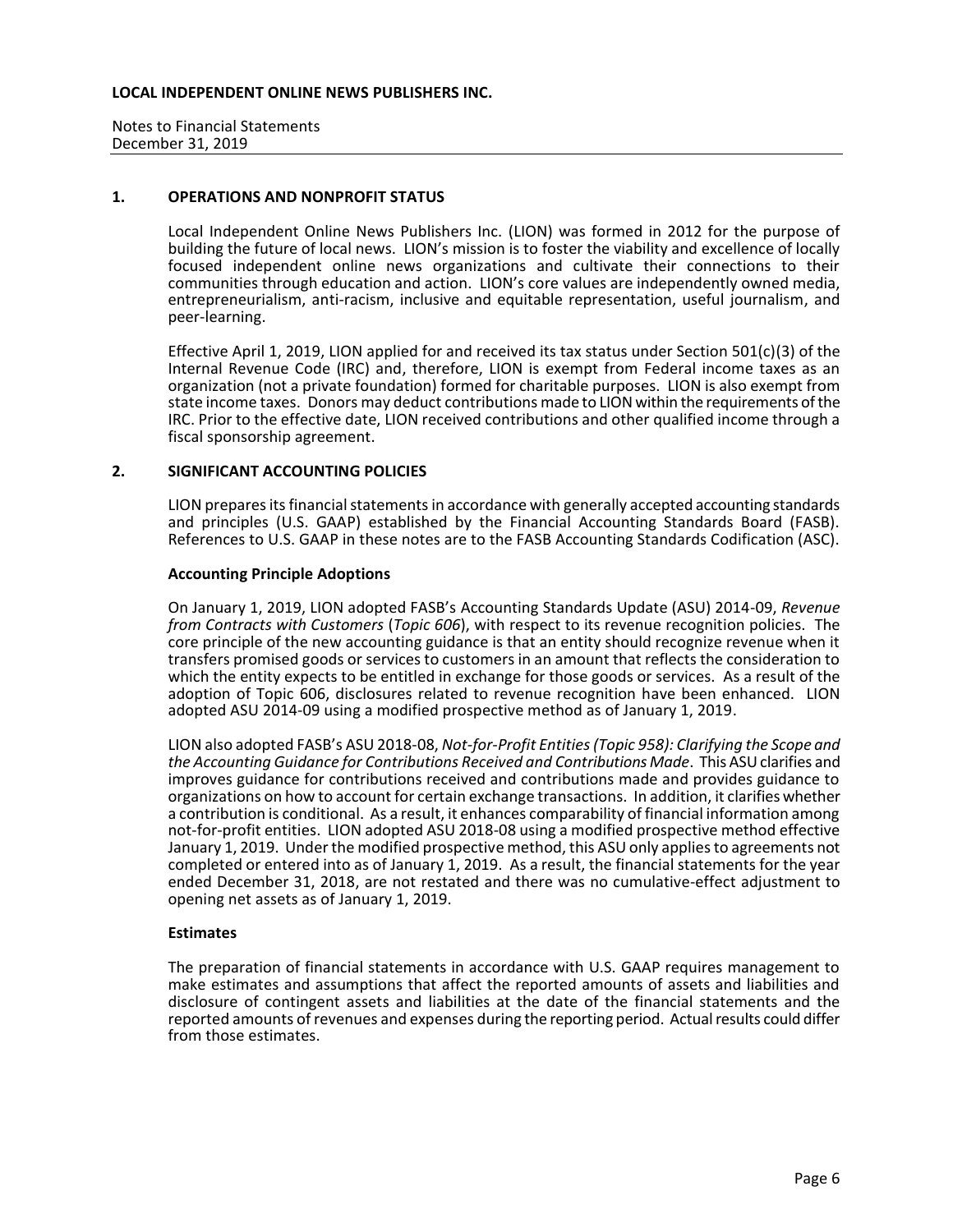Notes to Financial Statements December 31, 2019

## **2. SIGNIFICANT ACCOUNTING POLICIES** (Continued)

#### **Income Taxes**

LION accounts for uncertainty in income taxes in accordance with ASC Topic, *Income Taxes*. This standard clarifies the accounting for uncertainty in tax positions and prescribes a recognition threshold and measurement attribute for the financial statements regarding a tax position taken or expected to be taken in a tax return. LION has determined that there are no uncertain tax positions which qualify for either recognition or disclosure in the financial statements at December 31, 2019. LION's tax returns are subject to examination by the Federal and state jurisdictions.

#### **Fair Value Measurements**

LION follows the accounting and disclosure standards pertaining to ASC Topic, *Fair Value Measurements,* for qualifying assets and liabilities. Fair value is defined as the price that LION would receive upon selling an asset or pay to settle a liability in an orderly transaction between market participants.

LION uses a framework for measuring fair value that includes a hierarchy that categorizes and prioritizes the sources used to measure and disclose fair value. This hierarchy is broken down into three levels based on inputs that market participants would use in valuing the financial instruments based on market data obtained from sources independent of LION. Inputs refer broadly to the assumptions that market participants would use in pricing the financial instrument, including assumptions about risk. Inputs may be observable or unobservable. Observable inputs are inputs that reflect the assumptions market participants would use in pricing the financial instrument developed based on market data obtained from sources independent of the reporting entity. Unobservable inputs are inputs that reflect the reporting entity's own assumptions about the assumptions market participants would use in pricing the asset developed based on the best information available.

The three-tier hierarchy of inputs is summarized in the three broad levels as follows:

- Level 1 Inputs that reflect unadjusted quoted prices in active markets for identical assets at the measurement date.
- Level 2 Inputs other than quoted prices that are observable for the asset either directly or indirectly, including inputs in markets that are not considered to be active.
- Level 3 Inputs that are unobservable and which require significant judgment or estimation.

An asset or liability's level within the framework is based upon the lowest level of any input that is significant to the fair value measurement. The carrying value of all assets and liabilities does not differ materially from its estimated fair value and are considered Level 1 in the fair value hierarchy.

## **Grants and Accounts Receivable and Allowance for Doubtful Accounts**

Grants receivable consist of grants to LION that are unconditionally committed. Accounts receivable consist of sponsorships to LION. An allowance for doubtful accounts is based on management's evaluations of the collectability of individual accounts. Account balances are charged off against the allowance when it is probable the receivable will not be recovered. There was no allowance for doubtful accounts deem necessary as of December 31, 2019.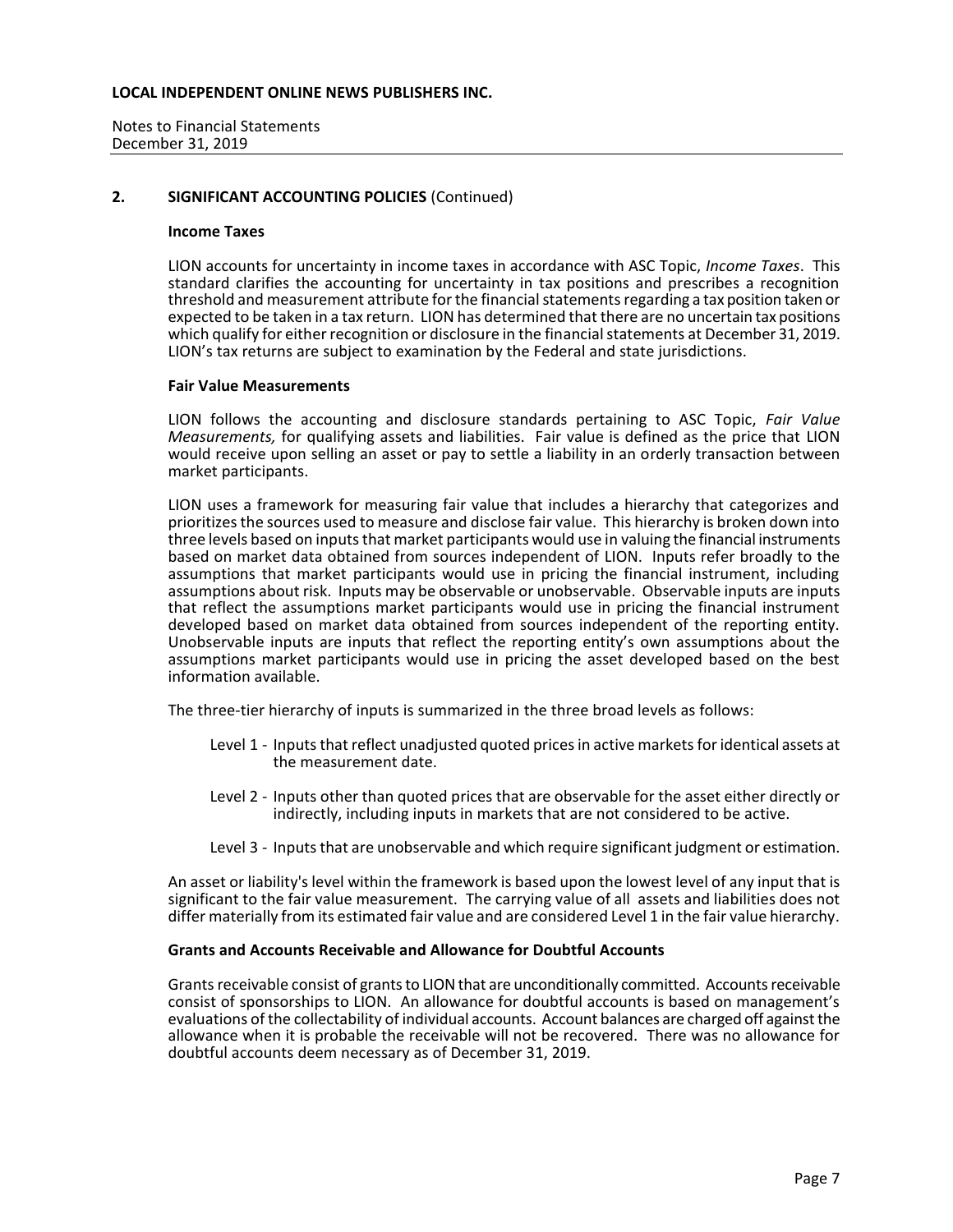Notes to Financial Statements December 31, 2019

## **2**. **SIGNIFICANT ACCOUNTING POLICIES** (Continued)

#### **Revenue Recognition**

#### *Grants and Contributions*

In accordance with ASC Subtopic 958-605, *Revenue Recognition - Contributions*, LION must determine whether a contribution (or a promise) is conditional or unconditional for transactions deemed to be a contribution. A contribution is considered to be a conditional contribution if an agreement includes a barrier that must be overcome and either a right of return of assets or a right of release of a promise to transfer assets exists (see Note 4). Indicators of a barrier include a measurable performance-related barrier or other measurable barriers, a stipulation that limits discretion by the recipient on the conduct of an activity, and stipulations that are related to the purpose of the agreement. Topic 958 prescribes that LION should not consider probability of compliance with the barrier when determining if such awards are conditional and should be reported as conditional grant advance liabilities until such conditions are met.

Grants and contributions without donor restrictions are recognized as revenue when received or unconditionally pledged. Transfers are made to net assets without donor restrictions as services as performed and costs are incurred pro-rata over the period covered by the grant or contribution as time restrictions lapse.

## *Contract with Customers – Revenue from Contracts with Customers*

In accordance with Topic 606, LION recognizes revenue when promised goods or services (referred to as performance obligations) are transferred to customers in an amount that reflects the consideration to which LION expects to be entitled in exchange for those goods and services. The new standard uses a five-step model for recognizing and measuring revenue from contracts with customers, which includes identifying the contract with the customer, identifying the performance obligation(s) promised within the contract, determining the transaction price (the amount of consideration to which LION expects to be entitled), allocating the transaction price to the performance obligations, and recognizing revenue when (or as) the performance obligations are satisfied. LION allocates the transaction price to each performance obligation identified in the contract based on relative standalone selling prices, or estimates of such prices, and recognizes the related revenue as control of each good or service is transferred to the customer, in satisfaction of the corresponding performance obligations.

## *Conference*

Conference income is derived from LION's performance to host its annual summit in which revenues are recognized at the time of the event. Conference income is comprised of various components including registrant fees, sponsorships, award fees, and merchandise sales, in which the transaction price is determined annually. Registration fees and sponsorships for the conference is set by LION and is not allocated as the conference itself is considered to be one performance obligation. Fees collected in advance of the conference are initially recorded as deferred revenue (contract liabilities) and are only recognized in the statement of activities and changes in net assets after the conference has occurred and the performance obligation has been met. There was no deferred revenue as of December 31, 2019. As a practical expedient, LION recognizes the incremental costs of obtaining contracts as an expense when incurred if the amortization period of the assets that LION otherwise would have recognized is one year or less. These costs are included in facility rental, travel, professional fees, and salaries in the accompanying statement of functional expenses.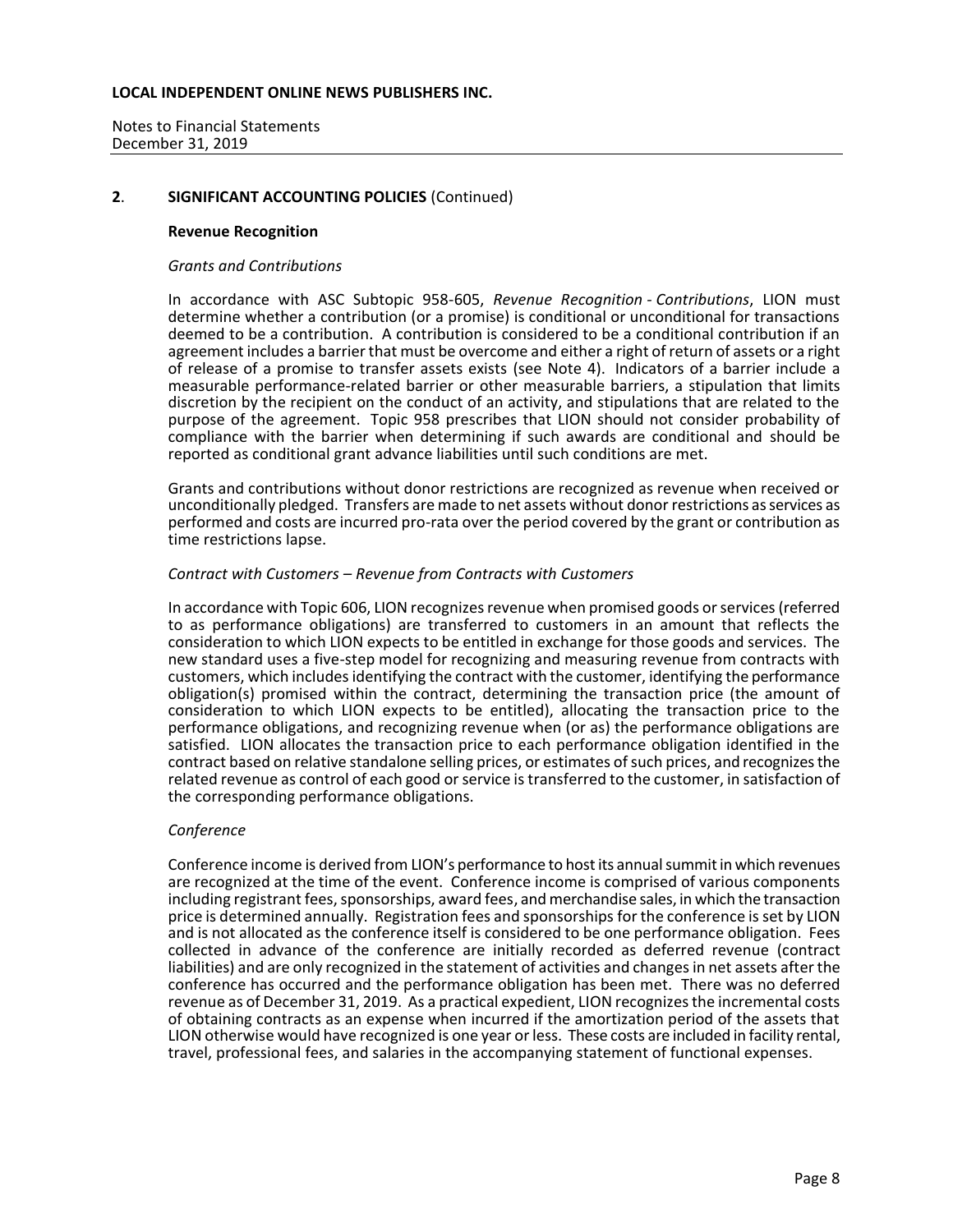Notes to Financial Statements December 31, 2019

## **2. SIGNIFICANT ACCOUNTING POLICIES** (Continued)

#### **Revenue Recognition** (Continued)

#### *Membership Dues*

LION analyzes its membership dues for elements of contribution and exchange transactions in accordance with ASC Topic 958, *Not-for-Profit Entities*. LION has concluded that because the fair value of the benefits received through the membership exceed the cost of the membership, the entire transaction is considered an exchange transaction and therefore accounted for under ASC Topic 606, *Revenue from Contracts with Customers*. The membership dues are therefore recognized ratably over the membership period as the performance obligations are satisfied over time.

Based on the timing of revenue recognition, billings, and cash collections for its membership dues, LION receives certain billings in advance of revenue recognition resulting in deferred revenue (contract liabilities). There was no deferred revenue related to membership dues as of December 31, 2019.

#### **Advertising Costs**

LION expenses advertising costs as incurred.

#### **Expense Allocation**

Expenses related directly to a function are distributed to that function, while other expenses are allocated to programs based upon management's estimate of the percentage attributable to each function. The financial statements contain certain categories of expenses that are attributable to program and supporting functions and are allocated on a reasonable basis that is consistently applied. The expenses that are allocated include salaries, payroll taxes and benefits, which are allocated based on an estimate of time and level of effort spent on LION's program and supporting functions. All other expenses are allocated based on the direct cost to each function.

#### **Net Assets Classification**

*Net assets without donor restrictions* are those net resources that bear no external restrictions and are generally available for use by LION. LION's net assets without donor restrictions are considered to be operating, which represents funds available to carry on the operations of LION.

*Net assets with donor restrictions* represent amounts received or committed with donor restrictions which have not yet been expended for their designated purpose or amounts restricted for use in future periods. These contributions are recorded as net assets with donor restrictions until they are expended for their designated purpose or as the time period lapses. When the restrictions on contributions are met in the same period that the contribution is received, the contribution is reported in the statements of activities as revenues with donor restrictions and as net assets released from restrictions.

As of December 31, 2019, net assets with donor restrictions are restricted for the subject of expenditure for specified purposes, specifically growth and development and educational programs.

Net assets of \$181,107 were released from donor restrictions by incurring expenses satisfying the restricted purpose specified by the donors (see above).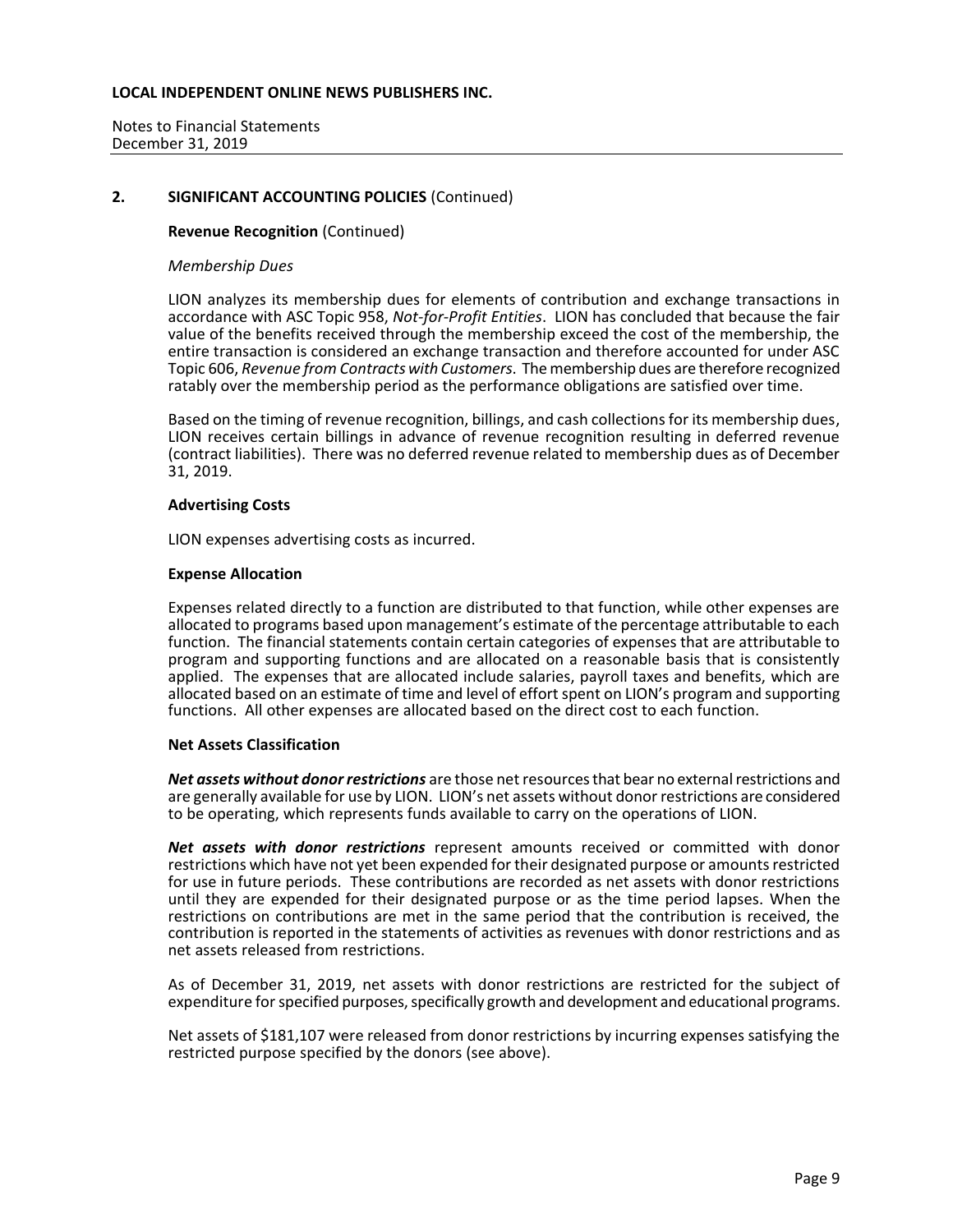Notes to Financial Statements December 31, 2019

#### **2. SIGNIFICANT ACCOUNTING POLICIES** (Continued)

#### **Subsequent Events**

Subsequent events have been evaluated through September 24, 2020, which is the date the financial statements were available to be issued. See Notes 4 and 6 for events that met the criteria for disclosure in the financial statements.

## **3. CONCENTRATIONS OF CREDIT RISK**

#### **Grants and Accounts Receivable**

Approximately 92% of LION's grants and accounts receivable is due from one organization as of December 31, 2019.

Approximately 73% of LION's operating revenue was generated from two grantors for the year ended December 31, 2019.

#### **4. CONDITIONAL GRANT**

During 2019, LION was awarded a grant from an organization which is conditional based on certain criteria, as defined in the agreement. Remaining installments on the grant totals \$800,000 as of December 31, 2019, and are conditional upon LION overcoming certain barriers such as stipulations that limit discretion by LION to perform activities conducted with the grant funds, as defined in the grant agreement. As such, this amount has not been recorded in the accompanying financial statements as of December 31, 2019, as the barriers have not yet been overcome. LION has since collected \$400,000 of the conditional grant as of September 24, 2020.

#### **5. LIQUIDITY AND AVAILABILITY OF FINANCIAL ASSETS**

Financial assets available for general operating use, that is, without donor or other restrictions limiting their use (see Note 2), within one year of the statement of financial position date, comprise the following at December 31, 2019:

| Cash                                                          | \$257,115  |
|---------------------------------------------------------------|------------|
| Grants and accounts receivable                                | 162,500    |
|                                                               | 419,615    |
| Less - net assets with donor restrictions - grants receivable | (150,000)  |
| Less - net assets with donor restrictions - cash              | (168, 893) |
| Financial assets available to meet cash needs for general     |            |
| expenditures within one year                                  | 100.722    |

As part of LION's liquidity management, LION has a policy to structure its financial assets to be available as its general expenditures, liabilities, and other obligations come due.